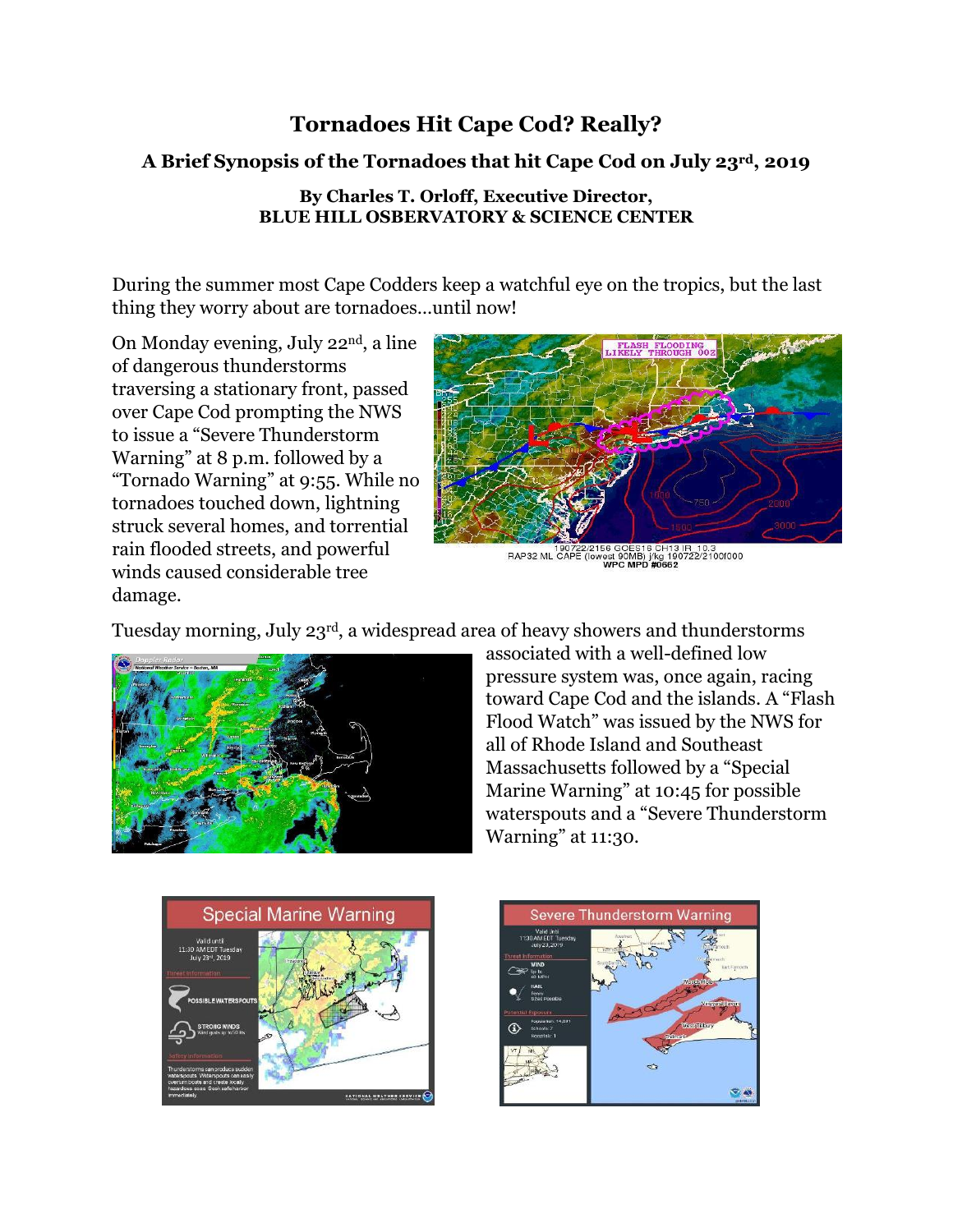Fifteen minutes later, NWS radar confirmed that a "supercell thunderstorm had produced waterspouts on both Vineyard Sound and Nantucket Sound." Instantly, every TV, radio and cell phone on Cape Cod was activated with a special announcement from the NWS- "Tornado Warning, take shelter immediately". Multiple warnings were issued as the supercell moved east.



o



At 11:57 a.m., one of these waterspouts then moved on shore as a tornado just west of Kalmus Beach in Hyannis where a wind gust of 91 mph was recorded. It then continued at 35 mph on a "discontinuous path" northeastward across Lewis Bay touching down in West Yarmouth, MA as a high-end EF1 tornado with wind gusts estimated at 110 mph.



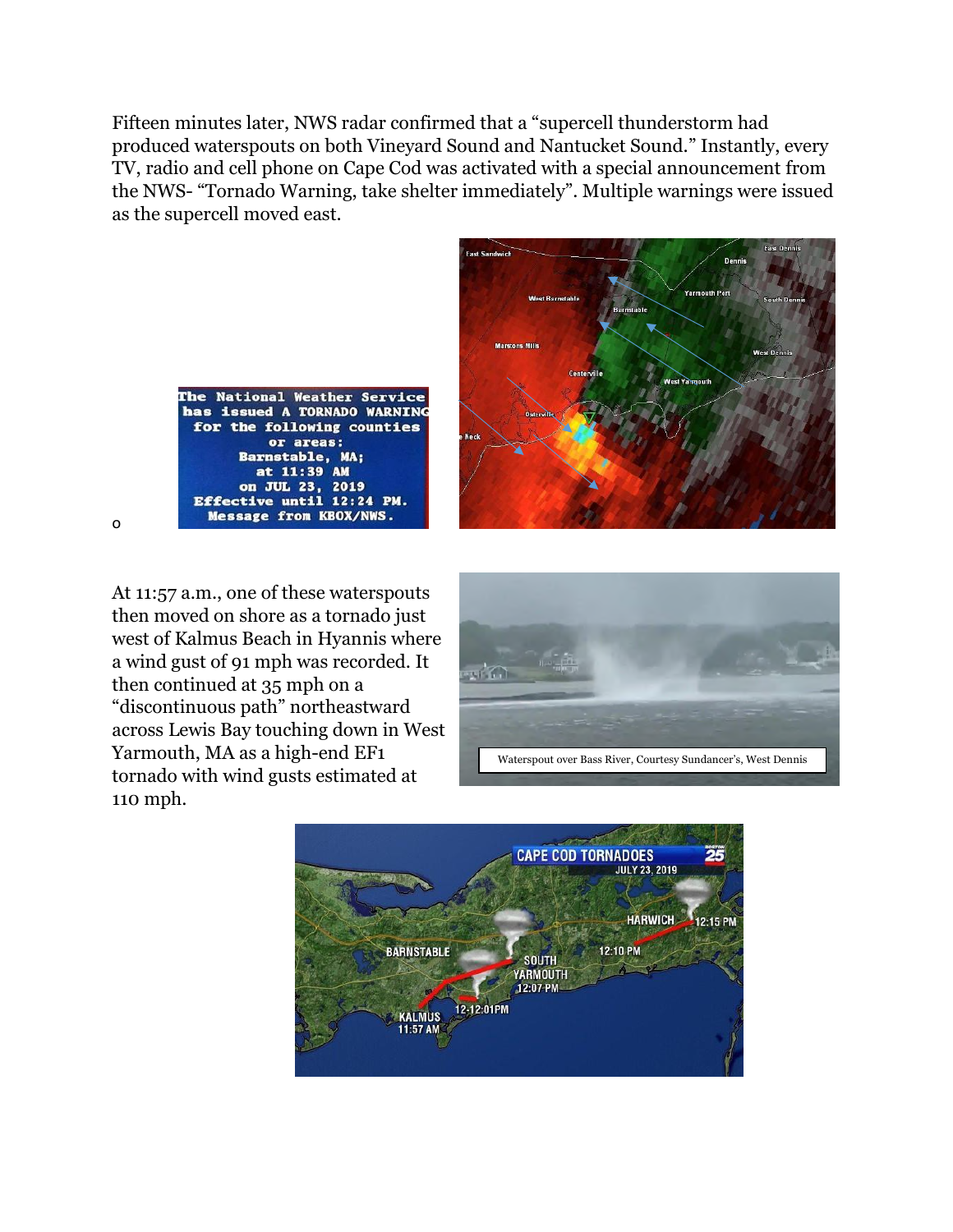The tornado then continued east northeast for 5.5 miles uprooting and snapping off dozens of trees, ripping shingles from many homes, downing power lines, and tearing the roof off the Cape Sands Inn in South Yarmouth. It then lifted up over Bass River at 12:07 heading directly toward West Harwich. Although West Dennis was not directly hit by the tornado, it experienced severe straight-line wind damage



"consistent with 90 mph gusts or greater".



Photo left shows a decimated street in West Dennis.

Photo below was taken by Mario Jay as the EF1 Tornado crossed Parkers River in West Yarmouth.

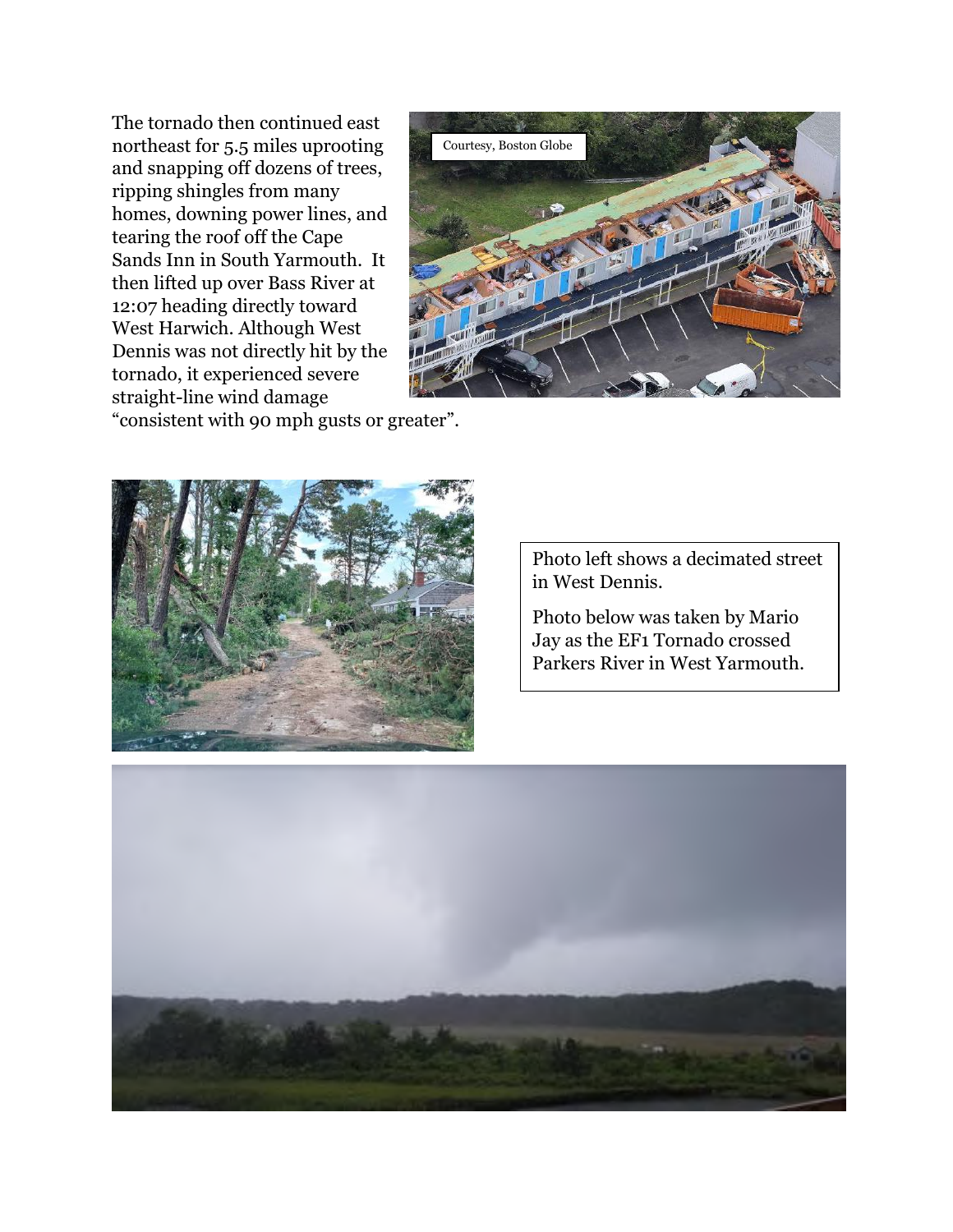

At exactly 12:10 p.m., the supercell that had produced the tornado in Yarmouth also produced a second tornado that touched down near the center of Harwich. It then traveled 2.77 miles northeast through Harwich Center, just south of the golf course before lifting in East Harwich at 12:15. Damage was extensive with over 150 hardwood trees uprooted or snapped and many homes stripped of their shingles. This tornado was also classified as a high-end F1 with wind gusts estimated at 110 mph.

Still packing a punch, the supercell now moved over Chatham with severe straight-line wind damage that uprooted numerous large trees and blasted Chatham harbor with 90 mph wind gusts that pounded yachts with giant waves and broiling seas.



In addition to the two tornadoes that ripped across Yarmouth and Harwich, the



National Weather Service deternmined that there was a third tornado south of Rte 28 in Yarmouth, and that it was on the ground at the same time as the other tornado. This brief and narrow tornado (approximately 50 yards wide) touched down in West Yarmouth and traveled east before lifting and dissipating. It was only on the ground for one minute between noon and 12:01, but

it left a path of snapped off and ripped up pine trees for one-quarter of a mile.